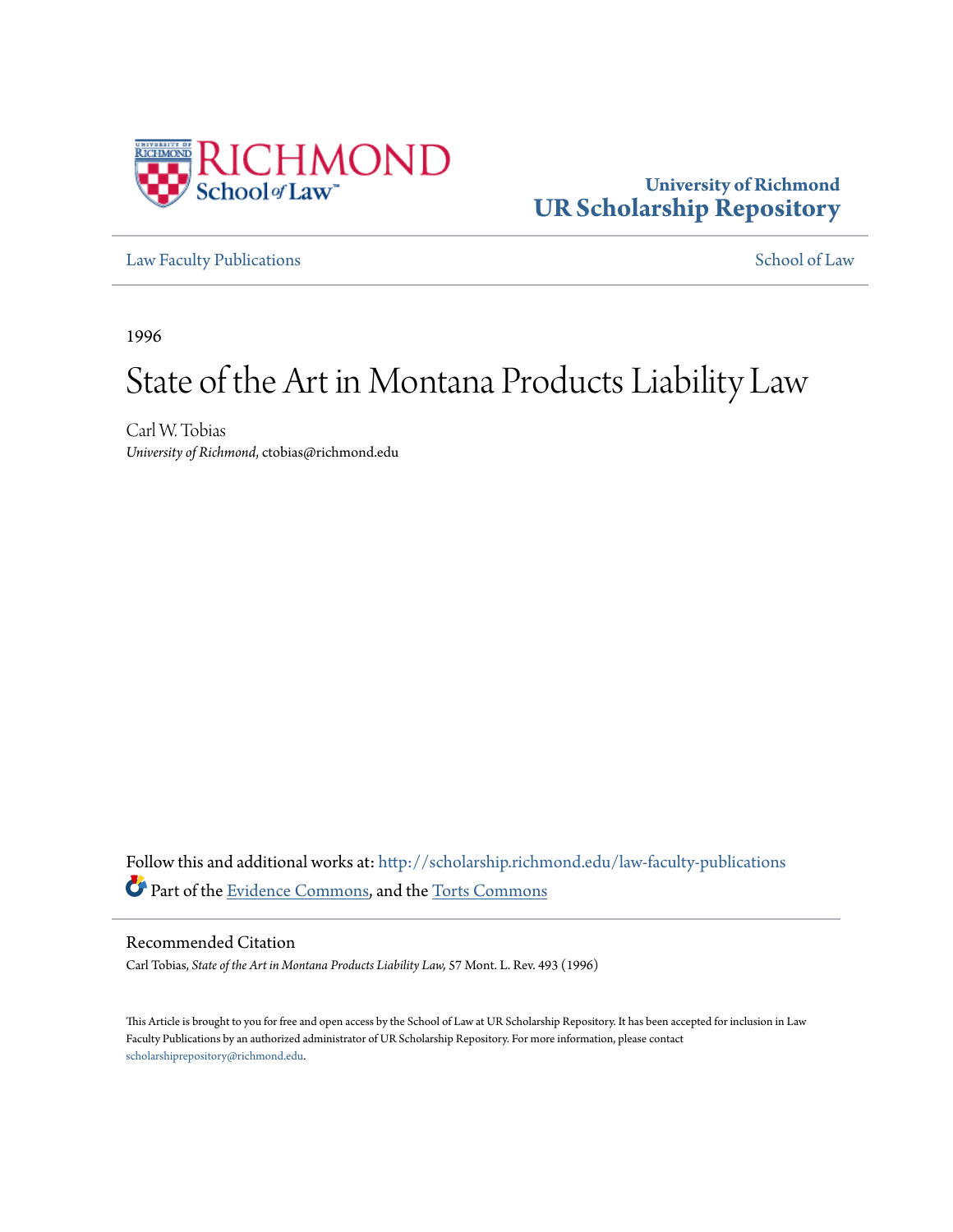# **STATE OF THE ART IN MONTANA PRODUCTS LIABILITY LAW**

#### **Carl Tobias·**

#### I. INTRODUCTION

The United States District Court for the District of Montana recently certified an important question of products liability law to the Montana Supreme Court. United States Senior District Judge Paul J. Hatfield certified the following question:

In a strict products liability case for injuries caused by an inherently unsafe product, is the manufacturer conclusively presumed to know the dangers inherent in his product, or is stateof-the-art evidence admissible to establish whether the manufacturer knew or through the exercise of reasonable human foresight should have known of the danger?<sup>1</sup>

Because the issue of the admissibility of state-of-the-art evidence in a products liability case is important to the jurisprudence of products liability law in Montana but is an unresolved question, the issue warrants analysis. This essay undertakes that effort.

The piece first affords a brief overview of state of the art. The essay next examines the origins and development of products liability law in Montana and whether the Montana Supreme Court or the Montana Legislature has expressly addressed the issue of state of the art. Finding that the court has spoken with greater specificity than the legislature but that neither entity has treated the question with much particularity, the paper then evaluates additional sources of law which the Montana Supreme Court might consult in resolving this issue. The essay concludes with suggestions for how the court should resolve the question of the admissibility of state of the art in Montana.

<sup>•</sup> Professor of Law, University of Montana. I wish to thank Chris Fiann and Hank Waters for valuable research, Cecelia Palmer and Charlotte Wilmerton for processing this piece, as well as Ann and Tom Boone and the Harris Trust for generous, continuing support. Errors that remain are mine.

<sup>1.</sup> *See* Sternhagen v. Dow Co., No. CV-88-158 GF (D. Mont. filed Apr. 1, 1996) (Order of Certification) [hereinafter Order]. Judge Hatfield's certification order included a five-page discussion of his "opinion that the state-of-the-art defense is entirely inconsistent with the doctrine of strict liability in tort as developed in the State of Montana." *Id.* at 3.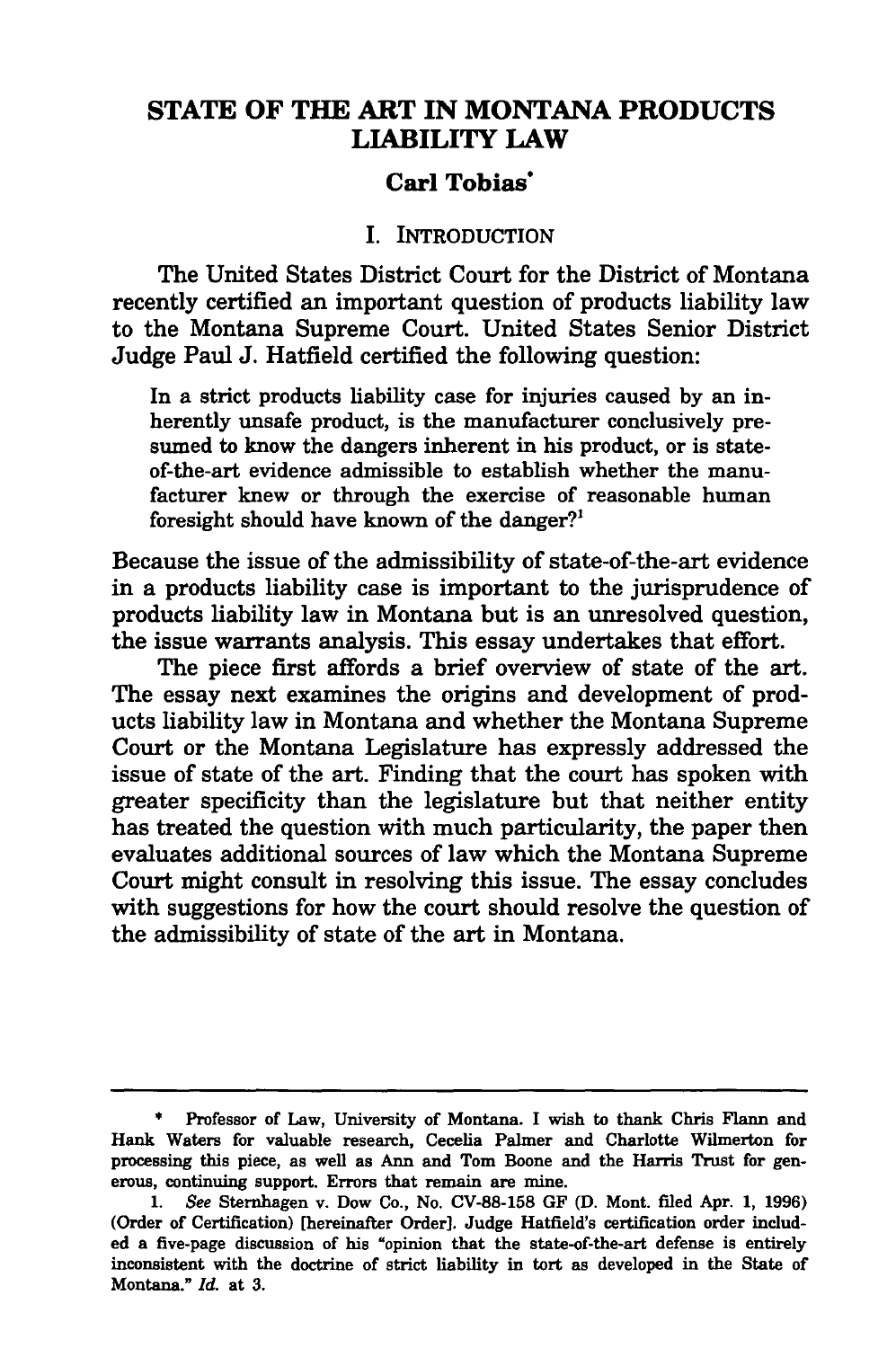#### II. A WORD ABOUT STATE OF THE ART

An important question at the outset is what is the question. American jurisdictions treat state of the art in numerous different ways.<sup>2</sup> State courts variously define "state of the art." Most jurisdictions consider it to be the knowledge reasonably available, or the safest existing technology adapted for use, at the time of the product's manufacture, $3$  while numerous states define state of the art as industry knowledge, custom or practice.<sup>4</sup> Some states also seem to find important the specific type of defect at issue, treating rather differently design defects and inadequate warnings. Moreover, a few jurisdictions apparently consider significant the particular product alleged to be defective. For example, states may distinguish necessities from luxuries or health care products from asbestos. Nonetheless, the national jurisprudence remains so fractured that clear patterns involving product types are very difficult to identify.

Most jurisdictions impose on manufacturers a "duty to warn only of risks that were known or should have been known to a reasonable person,"<sup>5</sup> thereby making state of the art admissible in products liability cases alleging failure to warn. However, some states charge manufacturers with that knowledge which is available at the time of trial, regardless of whether defendants "knew or reasonably could have known of the risk,"<sup>6</sup> thus considering state of the art inadmissible.

Many of those jurisdictions which recognize state of the art treat it as an affirmative defense and permit manufacturers to show that they did not know and could not have discovered that their products were defective in light of existing scientific or

<sup>2.</sup> I rely in this section on RESTATEMENT (THIRD) OF TORTS: PRODUCTS LIA-BILITY (Tentative Draft No. 2, Mar. 13, 1995) [hereinafter Tentative Draft]. With the exception of Montana, I emphasize in this essay case law-common law, not statutory, development of the state of the art idea. Statutory articulation of the concept in other states should have limited relevance to the Montana Supreme Court's resolution of the question certified as a matter of common law.

<sup>3.</sup> *See, e.g.,* Anderson v. Owens-Corning Fiberglass Corp., 810 P.2d 549, 559 (Cal. 1991); Fibreboard Corp. v. Fenton, 845 P.2d 1168, 1175 (Colo. 1993). *See generally* Tentative Draft, *supra* note 2, at 88.

<sup>4.</sup> *See, e.g.,* Smith v. Minster Machine, 699 F.2d 628, 633 (10th Cir. 1981); Beech v. Outboard Marine Corp., 584 So. 2d 447, 450 (Ala. 1991). *See generally* Tentative Draft, *supra* note 2, at 88.

<sup>5.</sup> Tentative Draft, *supra* note 2, at 120. *Anderson,* 810 P.2d at 549, is illustrative.

<sup>6.</sup> *See* Tentative Draft, *supra* note 2, at 122. *In re* Hawaii Federal Asbestos Cases, 699 F. Supp. 233, 235-36 (D. Haw. 1988), *affd sub nom. In re* Hawaii Federal Asbestos Cases v. Raymark Ind., 960 F.2d 806 (9th Cir. 1992), is illustrative.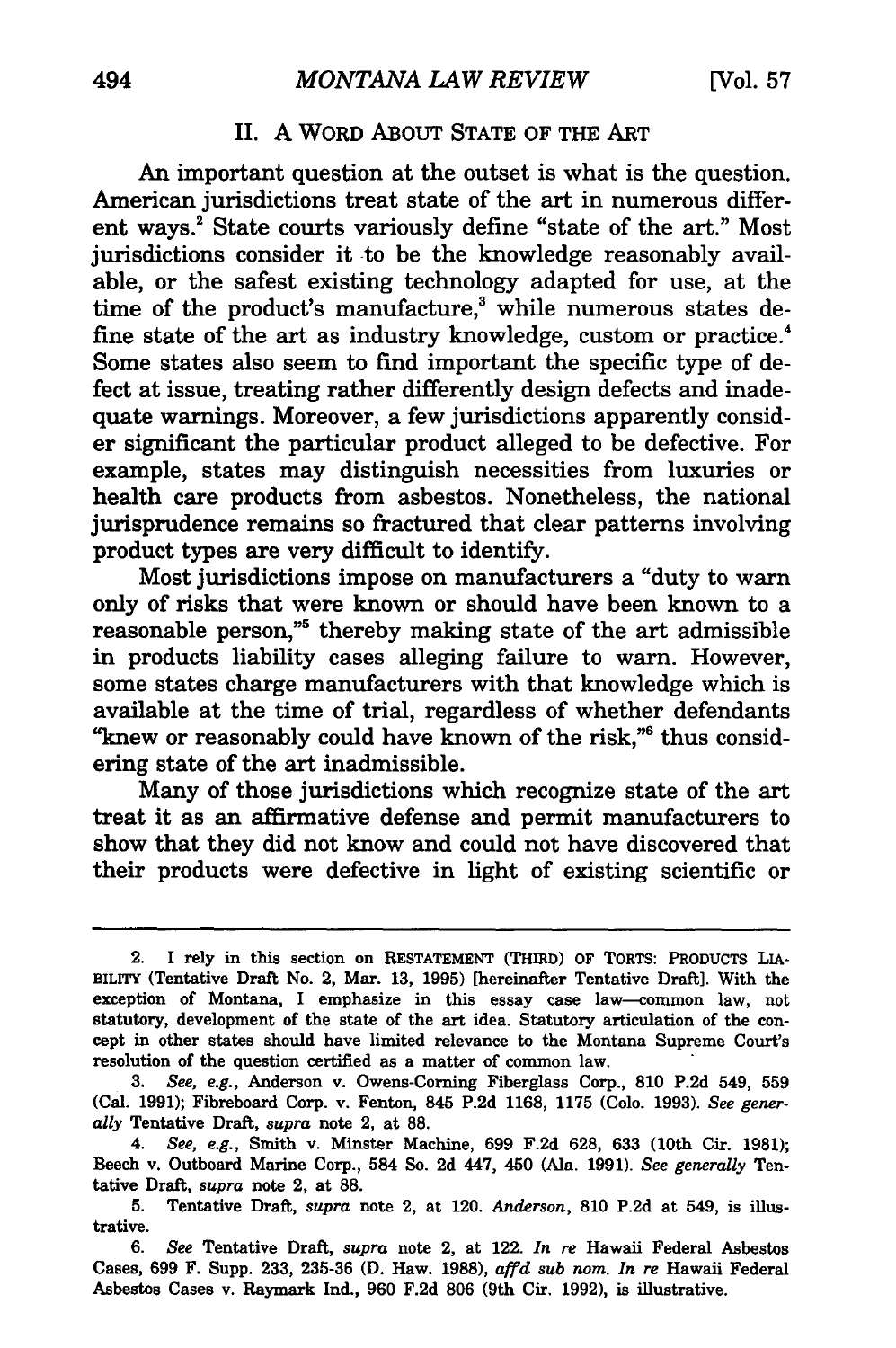technological knowledge. New Jersey is the leading state which considers state of the art as an aspect of plaintiffs affirmative cause of action, making state of the art relevant to, but not dispositive of, the risk-utility balancing test of whether a product is defective.<sup>7</sup>

Insofar as possible, I attempt to analyze the particular product at issue, 2,4-D, and to assess the defect alleged, failure to warn, in the *Sternhagen* case. I also attempt to answer the questions posed as Judge Hatfield certified them.<sup>8</sup> Moreover, I rely on certain aspects of the judge's discussion that in his opinion the "state-of-the-art defense is entirely inconsistent with the doctrine of strict liability in tort as developed in the State of Montana."

#### Ill. ORIGINS AND DEVELOPMENT OF MONTANA PRODUCTS LIABILITY LAW

#### *A. The Montana Case Law Jurisprudence*

The origins and development of Montana products liability case law warrant considerable treatment here because that products liability jurisprudence will facilitate resolution of the issue of the admissibility of state of the art. This is true, even though Montana products jurisprudence does not address state of the art very specifically, and the history of Montana products liability law has been rather comprehensively assessed elsewhere.<sup>10</sup>

The Montana Supreme Court first recognized strict liability in tort under Section 402A of the Restatement Second of Torts in the landmark 1973 case of *Brandenburger u. Toyota Motor*  Sales.<sup>11</sup> The court expressly enumerated a list of public policy rationales on which it relied to justify the adoption of strict lia-

<sup>7.</sup> *See* O'Brien v. Muskin Corp., 463 A2d 298, 305 (N.J. 1983); *see also* Sturm, Ruger & Co. v. Day, 594 P.2d 38, 44-45 (Alaska 1979).

<sup>8.</sup> In theory, the Montana Supreme Court apparently has the discretion to reformulate questions that the Montana Federal District Court certifies. *See* MONT. R. APP. P. 44. However, in practice, the Montana Supreme Court has apparently not reformulated questions but rather has refused to accept questions that the Montana Federal District attempted to certify which the Montana Supreme Court might have reformulated. Interview with Professor William F. Crowley, University of Montana School of Law, in Missoula, MT. (June 14, 1996).

<sup>9.</sup> *See* Order, *supra* note 1, at 3.

<sup>10.</sup> *See, e.g.,* William 0. Bronson, *Developments in Montana Products Liability Law, 1977-1987,* 48 MONT. L. REV. 297 (1987); Carl W. Tobias & William A Rossbach, *A Framework For Analysis of Products Liability in Montana,* 38 MONT. L. REv. 221 (1977).

<sup>11. 162</sup> Mont. 506, 513 P.2d 268 (1973).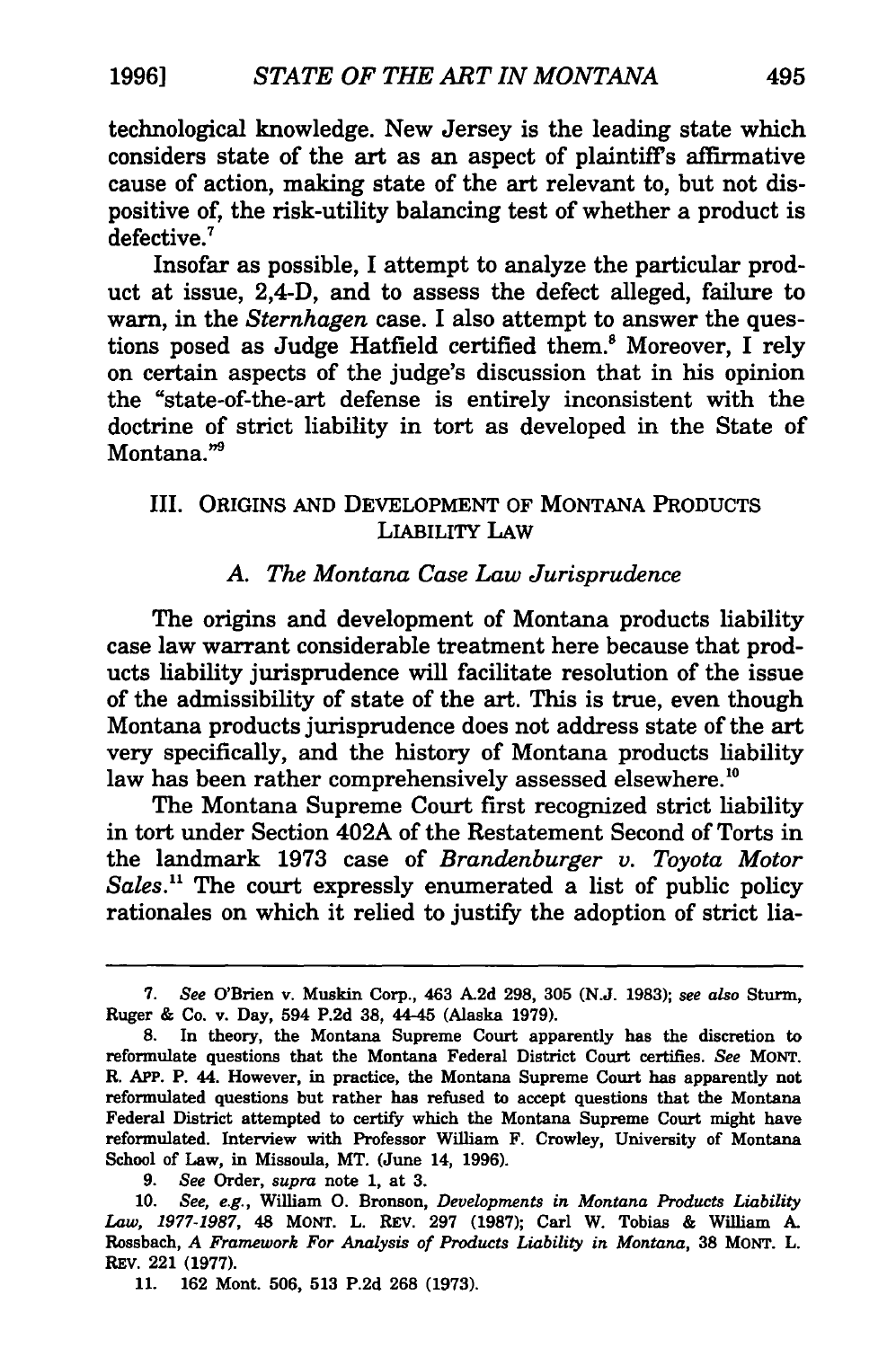bility under Section 402A in *Brandenburger*.<sup>12</sup> These included the defendant's superior ability to prevent defects and to pay for the injuries that defects cause, particularly in contrast with consumers whom defective products harm. 13 The public policies have been especially important to the development of Montana products liability jurisprudence because the Montana Supreme Court has adverted to the policies when resolving untreated specific issues of products liability law in subsequent cases.<sup>14</sup>

The Montana Supreme Court has issued numerous products liability opinions in the twenty-three years since it decided *Brandenburger;* however, the court has not addressed the question of state of the art's admissibility with much specificity during that period. *Rix v. General Motors Corporation* 15 is the case which is most relevant to state of the art, but even that opinion addresses the issue rather obliquely.

In *Rix,* plaintiff alleged that the defendant's single brake system which was offered as a standard feature was defectively designed because the defendant had the "knowledge, capacity, and capability to incorporate a split (dual) brake system, and in fact did so as optional equipment if ordered by [the] purchasers."16 The plaintiff also claimed that the "accident would have been less severe or would not have happened had the truck been equipped with a dual system."<sup>17</sup>

The Montana Supreme Court purported to "render an opinion only with regard" to whether the "single brake system [was] defective and unreasonably dangerous in view of the fact that a dual brake system was technologically feasible at the time of manufacture and was offered" for sale by the defendant.<sup>18</sup> The

<sup>12.</sup> The court reproduced from an Arizona case eight policy "reasons for the application of the doctrine of strict liability." *Brandenburger,* 162 Mont. at 514-15, 513 P.2d at 273 (citing Lechuga, Inc. v. Montgomery, 467 P.2d 256, 261 (Ariz. Ct. App. 1970) (Jacobson, J., concurring)).

<sup>13.</sup> *See id.* These rationales also included the public interest in discouraging the marketing of defective products and in placing responsibility on manufacturers that are responsible for products reaching the market and the difficulty that plaintiffs have in proving that products were negligently manufactured. *See* id.

<sup>14.</sup> *See, e.g.,* Mc.Junkin v. Kaufman & Broad Home Systems, 229 Mont. 432, 442-45, 748 P.2d 910, 916-18 (1987); Streich v. Hilton-Davis, 214 Mont. 44, 51-52, 692 P.2d 440, 444 (1984); Brown v. North Am. Mfg. Co., 176 Mont. 98, 109-11, 576 P.2d 711, 718-19 (1978).

<sup>15. 222</sup> Mont. 318, 723 P.2d 195 (1986).

<sup>16.</sup> Rix, 222 Mont. at 322-23, 723 P.2d at 198.

<sup>17.</sup> *Id.* at 323, 723 P.2d at 198.

<sup>18.</sup> *Id.* at 327, 723 P.2d at 201. "We do not rule upon the fact situation where a claim of design defect is made and where no alternative design is technologically feasible." *Id.* The court cited O'Brien v. Muskin Corp., 463 A.2d 298 (N.J. 1983),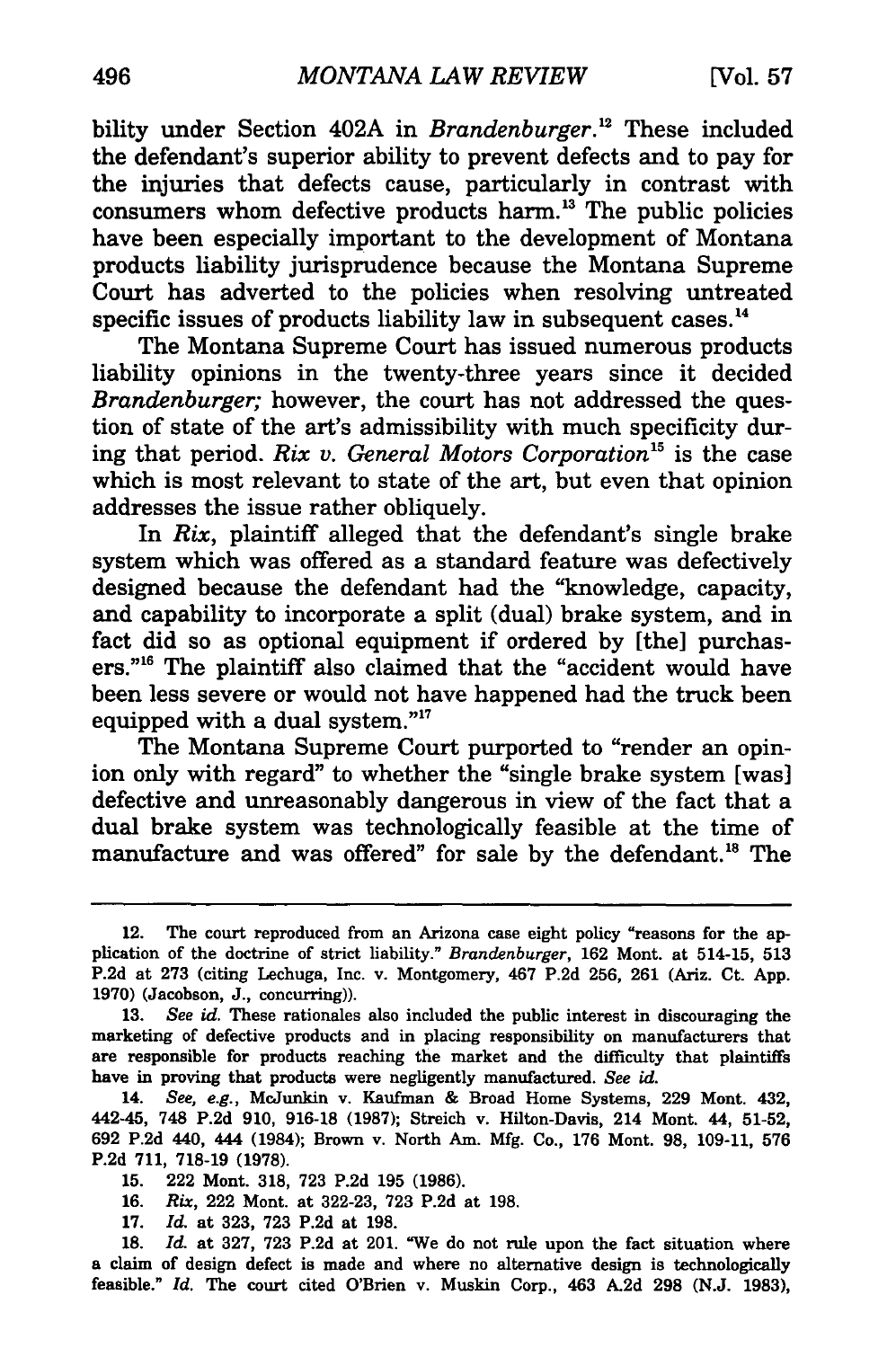court refused to "define design defect by the terminology of unreasonably dangerous design or defective design<sup>"19</sup> but suggested that "balancing of various factors is required by a jury."<sup>20</sup>

The Montana Supreme Court provided "certain elements [that] should be considered for instructional purposes in an alternative design products liability case" by judges and juries.<sup>21</sup> The court specified five factors: the reasonable probability that the product as originally designed would seriously harm the plaintiff; a comparison of this probability with the risk posed by the alternative design; comparison of the relative costs both to the manufacturer and consumer of the two designs; the technological feasibility of the alternative design; and the time reasonably required to implement this design.<sup>22</sup> However, the court admonished that "not all factors may be appropriate in every case," that "additional factors should be considered" when proper, and that district judges should supplement the factors in light of the proof submitted during trials.<sup>23</sup>

The Montana Supreme Court did observe in Rix that a "design is defective if at the time of manufacture an alternative designed product would have been safer than the original designed product and was both technologically feasible and a marketable reality."<sup>24</sup> However, the court made this statement in the context of deciding whether evidence of a manufacturer's subsequent remedial measures was admissible under Rule 407 of the Montana Rules of Evidence.<sup>25</sup> Moreover, the court specifically observed that it was restating the opinion's earlier analysis of the narrow issue of design defect in an alternative design case in which the defendant actually produced a technologically feasible

21. "A jury should be instructed to weigh various factors according to the facts of each case and their own judgment." *Rix,* 222 Mont. at 328, 723 P.2d at 201.

22. *See Rix,* 222 Mont. at 328, 723 P.2d 201-02.

23. *Id.* 

24. *Rix,* 222 Mont. at 330, 723 P.2d at 202.

25. *See Rix,* 222 Mont. at 330, 723 P.2d at 202-03; *see also* MONT. R. Evm. 407.

which suggests that a plaintiff could prevail in that situation, particularly when the product has limited utility.

<sup>19.</sup> *Rix,* 222 Mont. at 327, 723 P.2d at 201. "[W)e do not find these tests to be helpful and choose not to adopt them." *Id.* 

<sup>20.</sup> *Id.* at 328, 723 P.2d at 201. The court was apparently subscribing to the risk-utility balancing test which most jurisdictions apply. *See* Tentative Draft, *supra*  note 2, at 50-51. Dean John Wade developed a list of seven factors on which many courts rely when applying risk-utility balancing in duty-to-warn cases. *See* John W. Wade, *On the Nature of Strict Tort Liability for Products,* 44 MISS. L.J. 825, 837-38 (1973). Case examples are *O'Brien,* 463 A2d at 304-05; Roach v. Kononen, 525 P.2d 125, 128-29 (Or. 1974).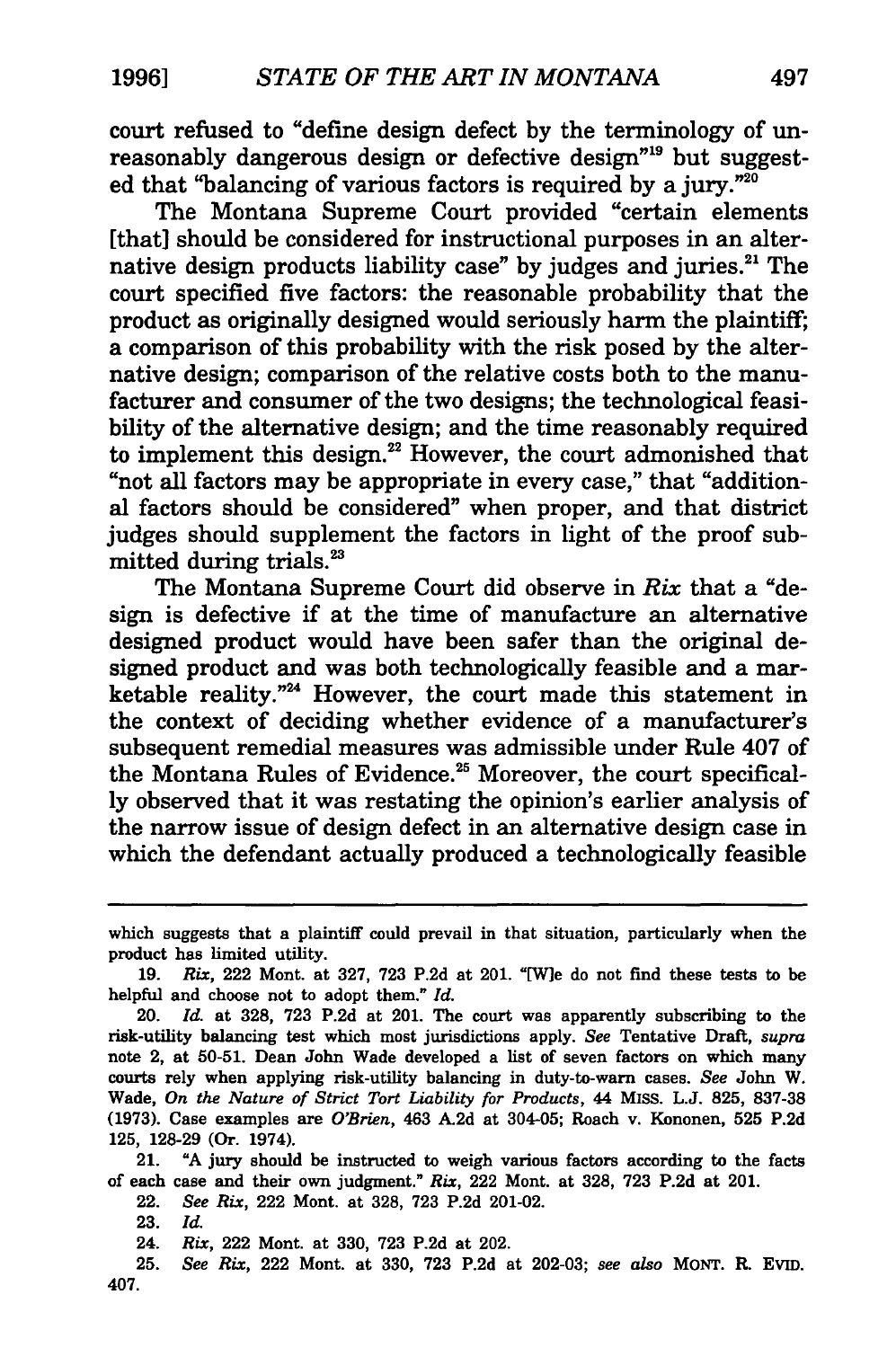alternative design at the time of manufacture.<sup>26</sup> In *Krueger v.* General Motors Corporation,<sup>27</sup> the Montana Supreme Court reiterated the proposition from Rix included in this paragraph's first sentence when resolving an issue relating to the admissibility of evidence that resembled the evidentiary question which the court had treated in  $Rix.^{28}$ 

Several difficulties attend efforts to rely on the pronouncements in Rix when deciphering the state-of-the-art idea in Montana. First, the Montana Supreme Court never specifically mentioned the concept. Second, the court was addressing a narrowly circumscribed and relatively straightforward factual situation in which defendant actually manufactured a technologically feasible alternative at the time of sale. Third, the Montana Supreme Court afforded rather generalized guidance that may have somewhat limited applicability.

The Rix decision includes the pronouncements of the Montana Supreme Court which seem most applicable to state of the art. Additional particular opinions and the general tenor of the Montana case law jurisprudence do address state of the art less specifically. Perhaps most important are the Montana Supreme Court's longstanding insistence that the basis of products liability for defective products under Section 402A and *Brandenburger*  in Montana is strict liability in tort, not negligence, and the court's continuing invocation of, and adherence to, the public policies which underlie strict liability in tort, particularly as articulated in *Brandenburger.29* 

Numerous aspects of the Montana Supreme Court's products

29. *See supra* notes 11-14 and accompanying text.

<sup>26.</sup> *See Rix,* 222 Mont. at 328, 723 P.2d at 202; *see also supra* notes 16-23 and accompanying text.

<sup>27. 240</sup> Mont. 266, 783 P.2d 1340 (1989).

<sup>28.</sup> *Id.* at 274, 783 P.2d at 1345. The court in *Krueger,* 240 Mont. at 273, 783 P.2d at 1345, and *Rix,* 222 Mont. at 326, 723 P.2d at 200, invoked an earlier case for the idea that "design is judged not by the condition of the product, but the state of scientific and technological knowledge available to the designer at the time the product was placed on the market." *See* Kuiper v. Goodyear Tire & Rubber Co., 207 Mont. 37, 62, 673 P.2d 1208, 1221 (1983). The issue-the proof that a plaintiff must make in a design defect case-to which the *Kuiper* court applied the idea of the state of scientific and technological knowledge available at the time of marketing is more removed from state of the art than the issue of subsequent remedial measures. Tacke v. Vermeer Mfg. Co., 220 Mont. 1, 5, 713 P.2d 527, 530 (1986), also specifically mentions state of the art when alluding to plaintiffs proof: "Plaintiff presented expert testimony to demonstrate that . . . the design was unnecessary in the first place because Vermeer and others had successfully designed and sold balers without compression rollers and the state of the art would have allowed it in 1975 when the baler was purchased."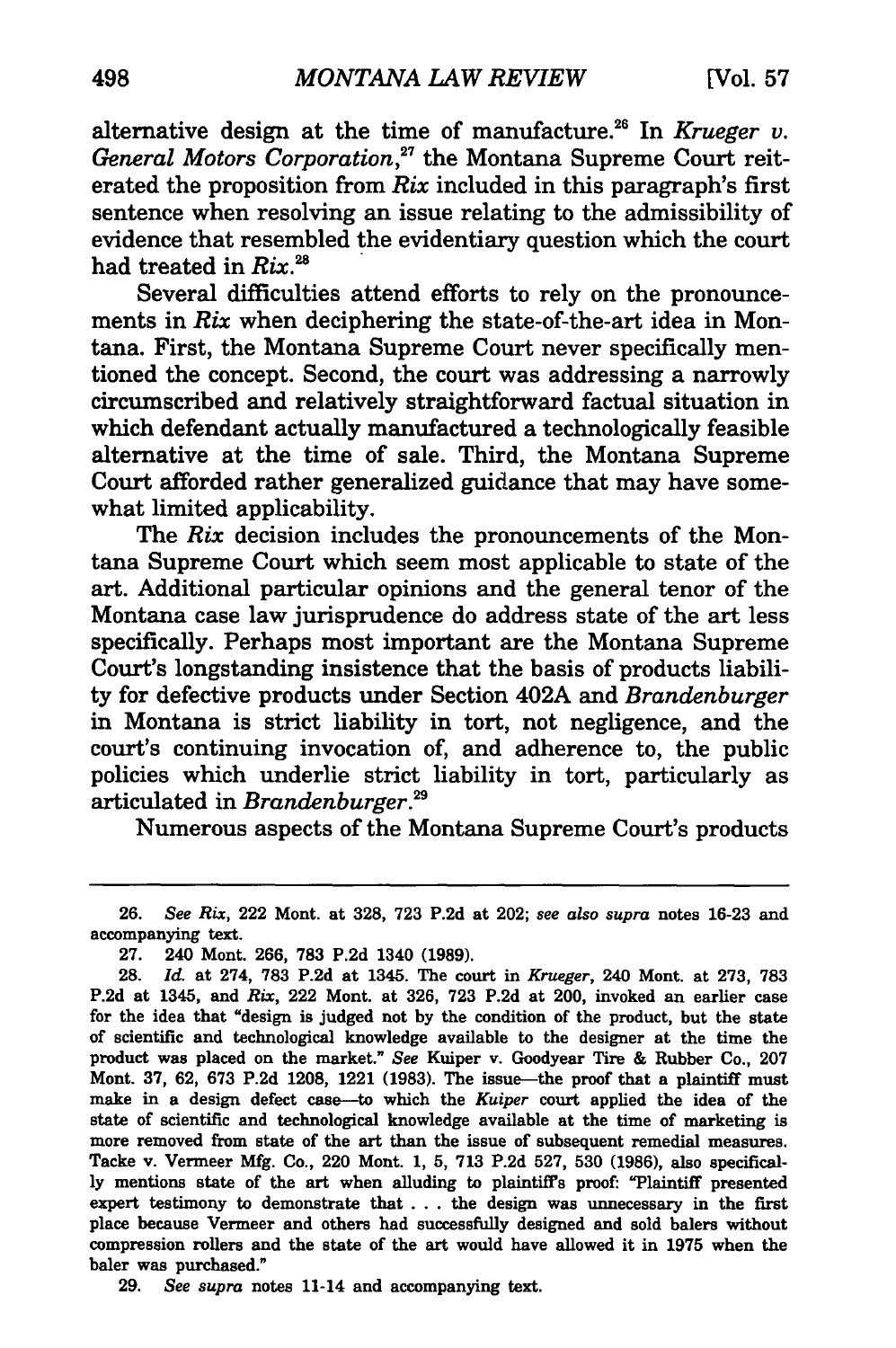jurisprudence illustrate the court's ongoing belief that products liability sounds in strict liability, rather than negligence. For example, the Montana Supreme Court has twice held that strict liability in tort applies to consumer disappointment with products that cause no personal injury, $30$  although the overwhelming majority of states relegate plaintiffs to commercial law remedies in this situation.<sup>31</sup> The court has correspondingly scrutinized the trial by district courts of several products cases to insure that the trial judges did not improperly inject negligence concepts into strict liability cases.<sup>32</sup> Illustrative of the Montana Supreme Court's continuing reliance on policies which support strict liability in tort, especially as enunciated in *Brandenburger,*  has been the court's rejection of defendants' assertion that defects' "open and obvious" nature should be a defense because the court found that this approach would encourage misdesign, thereby directly contravening an important strict liability poli $cv.<sup>33</sup>$ 

I could offer other particular cases that address, and additional examples of ways that the general tenor of the Montana products jurisprudence speaks to, state of the art less specifically than *Rix.* However, the ideas reviewed immediately above are probably most relevant. Those concepts also strongly support Judge Hatfield's "opinion that the state-of-the-art defense is entirely inconsistent with the doctrine of strict liability in tort as developed in the State of Montana."<sup>34</sup>

<sup>30.</sup> *See* Mc.Junkin v. Kaufman & Broad Home Systems, 229 Mont. 432, 748 P.2d 910 (1987); Thompson v. Nebraska Mobile Homes, 198 Mont. 461, 647 P.2d 334 (1982); *see also* Streich v. Hilton-Davis, 214 Mont. 44, 692 P.2d 440 (1984).

<sup>31.</sup> *See, e.g.,* Danforth v. Acorn Structures, 608 A2d 1194 (Del. 1992); Chemtrol Adhesives v. American Mfrs. Mutual Ins. Co., 537 N.E.2d 624 (Ohio 1989); *see also*  East River S.S. Co. v. Delaval Turbine, Inc., 476 U.S. 858 (1986). *See generally* Tentative Draft, *supra* note 2, at 175-94.

<sup>32.</sup> *See, e.g.,* Krueger v. General Motors Corp., 240 Mont. 266, 275-77, 783 P.2d 1340, 1346-47 (1989); Zahrte v. Sturm, Ruger, 203 Mont. 90, 93-94, 661 P.2d 17, 18- 19 (1983); *see also* Lutz v. National Crane Corp., 267 Mont. 368, 377-82, 884 P.2d 455, 460-63 (1994); Brown v. North Am. Mfg. Co., 176 Mont. 98, 576 P.2d 711 (1977); Stenberg v. Beatrice Foods, 176 Mont. 123, 576 P.2d 725 (1977). The court has also scrutinized and reversed district court grants of summary judgment to defendants in products cases. *See* Emery v. Federated Foods, 262 Mont. 83, 863 P.2d 426 (1993); Hagen v. Dow Chem. Co., 261 Mont. 487, 863 P.2d 413 (1993).

<sup>33.</sup> *See Brown,* 176 Mont. at 106-10, 576 P.2d at 717-19; *Stenberg,* 123 Mont. at 132, 576 P.2d at 730-31; *see also Tacke,* 220 Mont. at 12-13, 713 P.2d at 534-35. 34. *See* Order, *supra* note 1, at 3.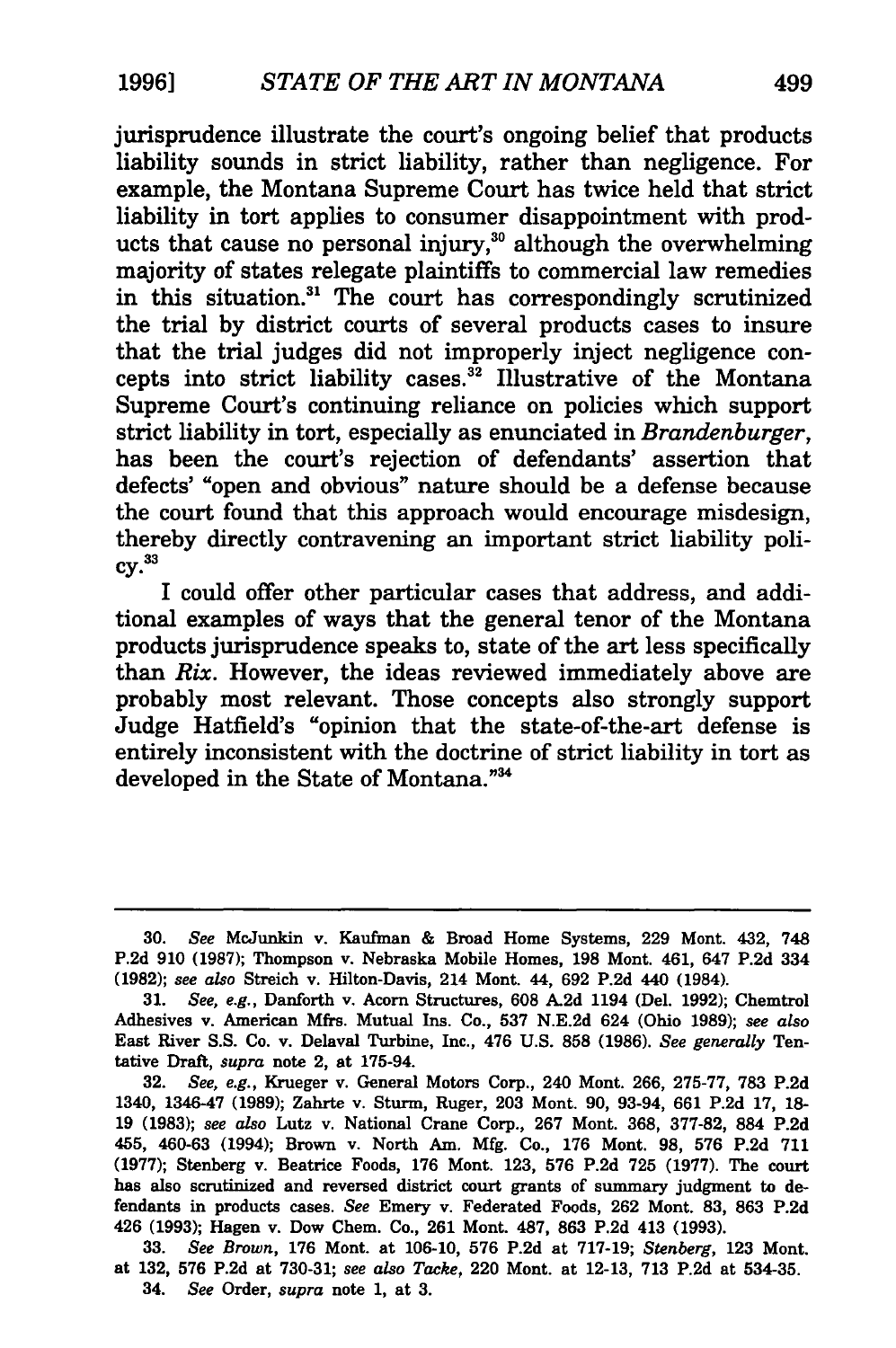#### *B. Montana Legislative Developments*

The Montana Legislature has addressed state of the art with even less specificity than the Montana Supreme Court. The legislature passed a products liability statute in 1987. However, that measure essentially codified the Restatement Second of Torts articulation of the affirmative cause of action, the core language of which requires that a product be in a "defective condition unreasonably dangerous."<sup>35</sup>

The legislation also prescribed two applicable affirmative defenses neither of which could fairly be characterized as having much relationship to the idea of state of the art.<sup>36</sup> The first defense applies when the product's user or consumer "discovered the defect or the defect was open and obvious and the user or consumer unreasonably made use of the product and was injured by it."37 The second defense applies if the user or consumer unreasonably misused the product and "such misuse caused or contributed to the injury."<sup>38</sup>

When the Montana Supreme Court considers these statutory defenses, it should remember an especially relevant observation which Judge Hatfield included in his discussion. The judge stated: "It is imperative to note that as of 1987, the debate whether to allow evidence of the state-of-the-art in the context of a strict liability claim, it is fair to say, was raging, and the Legislature was well aware of the State of Montana's decisional law regarding strict liability claims founded upon a manufacturer's failure to warn."<sup>39</sup>

In sum, neither the Montana Supreme Court nor the Montana Legislature has addressed state of the art with much particularity. It may be appropriate, accordingly, to consult additional sources of law. These include the treatment of state of the

37. *See* MONT. CODE ANN. § 27-l-719(5)(a) (1995).

38. *See* MONT. CODE ANN. § 27-1-719(5)(b) (1995). The two affirmative defenses "mitigate or bar recovery and must be applied in accordance with the principles of comparative negligence set forth in 27-1-702." MONT. CODE ANN. § 27-1-719(b) (1995).

<sup>35.</sup> *See* MONT. CODE ANN. § 27-1-719(2)-(3) (1995); *see also* RESTATEMENT (SEC-OND) OF TORTS § 402A (1965).

<sup>36.</sup> *See* MONT. CODE ANN. § 27-1-719(5)(a)(1995).

<sup>39.</sup> Order, *supra* note 1, at 7. Judge Hatfield is clearly correct that many state legislatures had debated the state of the art issue by 1987. It is also arguable that the Montana Legislature's specific provision for two defenses evinced legislative intent to prescribe all available defenses and, thus, intent to not make state of the art an available defense. However, this interpretation of legislative intent ascribes comprehensiveness and clairvoyance, especially to legislative inaction, which may be unrealistic.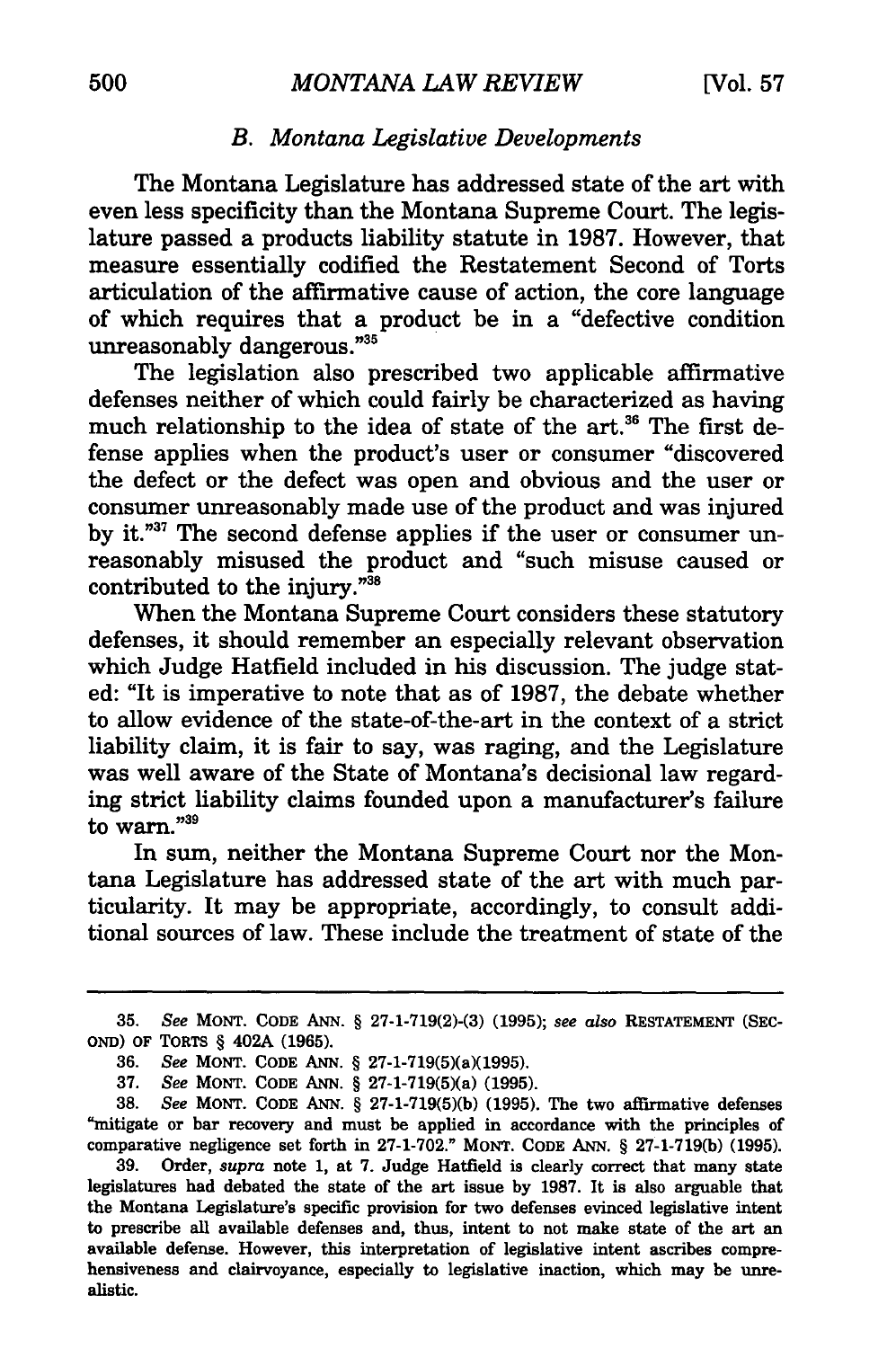art, principally by appellate courts rather than legislative bodies, in other jurisdictions and in the proposed Restatement Third which the American Law Institute (ALI) is currently drafting.

### IV. EXTRA-MONTANA SOURCES

## A. *The Value of Additional Sources*

The Montana Supreme Court has articulated a rather fullydeveloped products liability jurisprudence over the nearly quarter-century since it first recognized strict liability in tort in *Brandenburger.* The court, therefore, should accord greater weight to its pronouncements than to other states' products liability law and to the formulation in the proposed Restatement Third. This is especially true because many jurisdictions' jurisprudence constitutes a complex blend of public policies that are most applicable within specific states and reflects complicated interaction between supreme courts which have articulated the common law and legislatures which have passed products liability statutes. Judicial pronouncements in other jurisdictions correspondingly deserve more weight than legislative developments because the Montana Supreme Court is resolving the questions certified in *Sternhagen* principally as a matter of common law.

Insofar as it is possible to identify a national jurisprudence of state of the art, that jurisprudence is relatively fragmented in terms, for example, of the phrase's meaning, the concept's admissibility, and state of the art's application to different types of defects and products. Moreover, the Restatement Third has not become final and remains quite controversial, while many states could reject the formulation that the American Law Institute ultimately adopts.<sup>40</sup> All of the above ideas suggest that the Montana Supreme Court should accord considerably more weight to its own mature jurisprudence than to these other sources of authority.

<sup>40.</sup> *See, e.g.,* David G. Owen, *Defectiveness Restated: Exploding the "Strict"' Products Liability Myth,* 1996 U. ILL. L. REv. 743, 746, 786-87; *A Symposium on the ALI's Proposed Restatement (Third) of Torts: Products Liability,* 61 TENN. L. REv. 1043-1454 (1994); *Symposium The Revision of the Restatement (Second) of Torts Section 402A,* 10 TOURO L. REV. 1-237 (1993); *ALI Approves Product Liability Draft, Takes First Step on New Family Law Project,* 63 U.S.L.W. 2734 (1995) [hereinafter *ALI Approves].*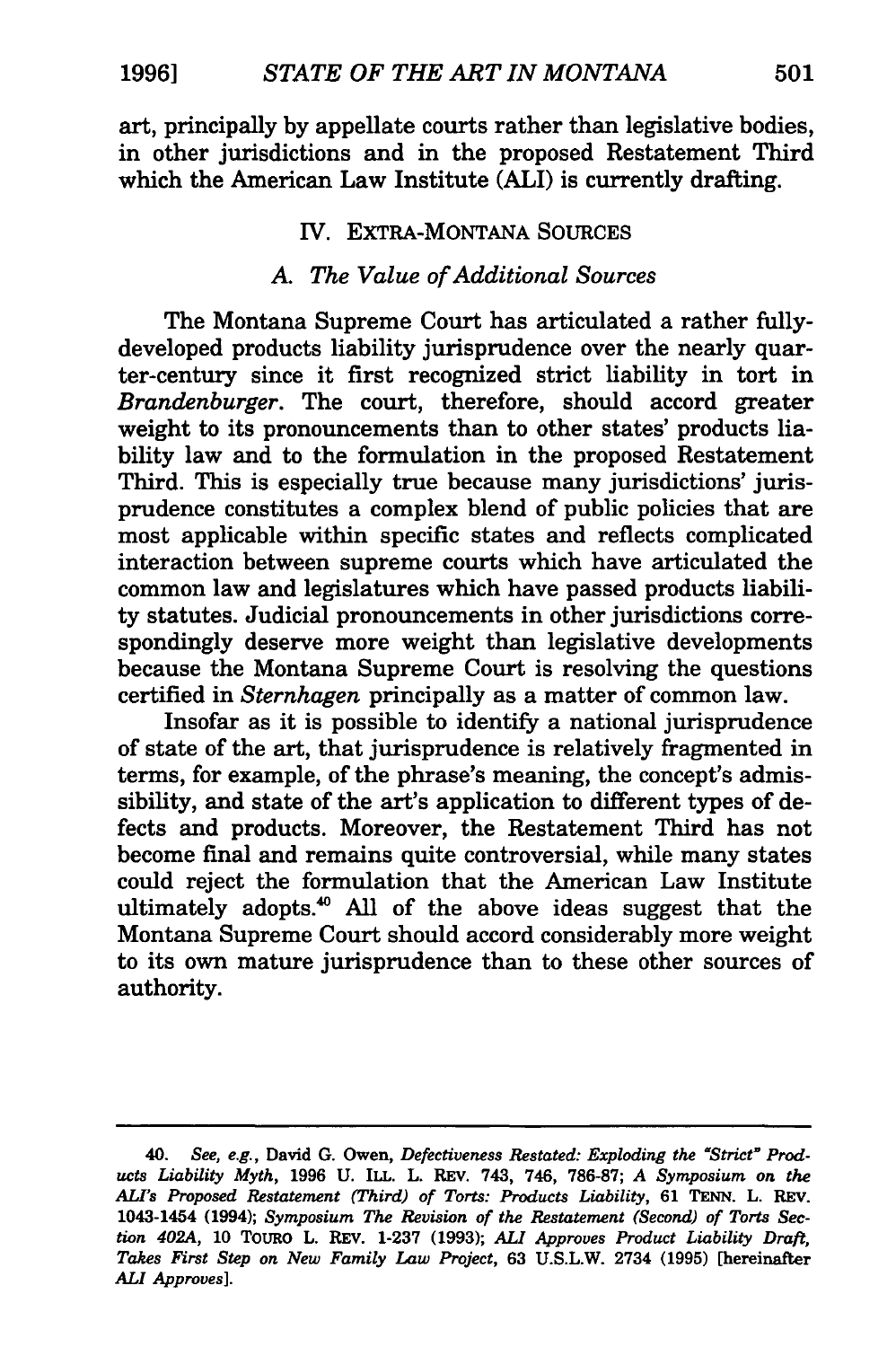#### B. *Other States*

A significant majority of jurisdictions in the United States require manufacturers to warn only of risks of which they knew or should reasonably have known, thus considering state of the art to be admissible in products liability cases alleging failure to warn.<sup>41</sup> Most of these states treat state of the art as an affirmative defense and impose on defendants the burden of showing that they did not know and could not have discovered that their products were defective in light of existing scientific or technological knowledge.<sup>42</sup> The jurisdictions seem to premise treatment of state of the art primarily on principles of fairness, believing that it is inequitable to require a defendant to warn of a condition of which defendant was unaware and that so doing would essentially impose "absolute liability."43 This view also seems to partake more of negligence than strict liability.<sup>44</sup>

Some states charge manufacturers with the knowledge that is available at the time of trial "without regard to whether the defendant knew or reasonably could have known of the risk."45 These jurisdictions treat state of the art as inadmissible in products cases alleging failure to warn. 46 The states appear to rely substantially on the policy arguments which underlie Section 402A, principally that strict liability law is intended to protect consumers who are injured by defective products and who have less ability than manufacturers to guard against defects and to bear the costs of injuries which defects cause.<sup>47</sup>

41. The reporters for the Restatement Third claim that "an overwhelming majority of jurisdictions support the proposition that a manufacturer has a duty to warn only of risks that were known or should have been known to a reasonable person." Tentative Draft, *supra* note 2, at 120. Anderson v. Owens-Corning Fiberglass Corp., 810 P.2d 549, 559 (Cal. 1991), is illustrative; however, it is the only case cited from a leading jurisdiction. Moreover, the reporters cite only a few more cases that stand for the majority proposition than stand for the minority view, *see infra* note 45 and accompanying text, even though the reporters attribute the former view to "an overwhelming majority of jurisdictions." *See* Tentative Draft, *supra* note 2, at 120-22 (citing case law).

42. *See, e.g., Anderson,* 810 P.2d at 553-60; Fibreboard Corp. v. Fenton, 845 P.2d 1168, 1175 (Colo. 1993).

43. *See, e.g., Anderson,* 810 P.2d at 553-50; *Fenton,* 845 P.2d at 1172-75.

44. *See, e.g.,* Johnson v. American Cyanamid Co., 718 P.2d 1318, 1324 (Kan. 1986), *affd,* 758 P.2d 206 (Kan. 1988); Owens-Illinois, Inc. v. Zenobia, 601 A2d 633, 640 (Md. 1992).

45. Tentative Draft, *supra* note 2, at 122. *In re* Hawaii Federal Asbestos Cases, 699 F. Supp. 233, 235-36 (D. Haw. 1988), *affd sub nom. In re* Hawaii Federal Asbestos Cases v. Raymark Ind., 960 F.2d 806 (9th Cir. 1992), is illustrative.

46. *See, e.g., In re Hawaii Federal Asbestos Cases,* 699 F. Supp. at 235-36; Ayers v. Johnson & Johnson, 818 P.2d 1337, 1346 (Wash. 1992).

47. *See, e.g.,* Hayes v. Ariens Co., 462 N.E.2d 273, 277-78 (Mass. 1984);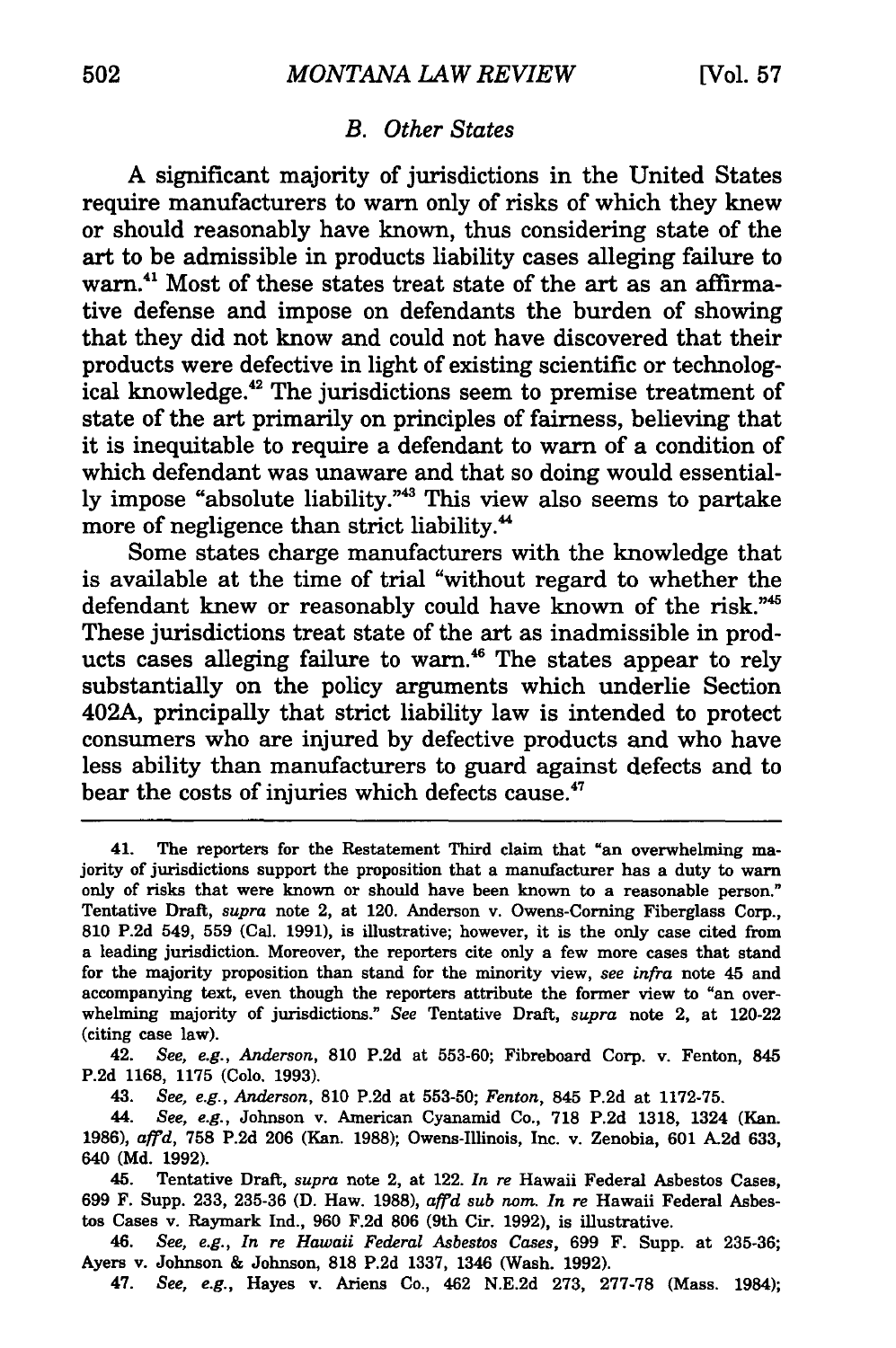A few states consider state of the art to be admissible in products liability warning cases as an aspect of plaintiff's affirmative cause of action. The New Jersey Supreme Court has been the foremost proponent of this view. The court has treated state of the art as relevant to, but not dispositive of, the risk-utility balance test of whether a product is defective, while the court has imposed on plaintiff the ultimate burden of proving defect but placed the burden on the "defendant to prove that compliance with state-of-the-art, in conjunction with other relevant evidence, justifield] placing a product on the market."<sup>48</sup>

#### *C. The Restatement Third of Torts*

The proposed Restatement Third warrants relatively limited treatment here because the ALI has not finalized its work, the draft which the Institute will probably adopt will be controversial, and I have mentioned above the proposed Restatement and the ALI effort. 49 The core language that governs warnings which the reporters included in section two of the proposal and which the ALI has adopted in principle essentially embodies the state of the art idea. $50^{\circ}$  Section 2(c) specifically provides that a "product is defective because of inadequate instructions or warnings when the foreseeable risks of harm posed by the product could have been reduced or avoided by the provision of reasonable instructions or warnings [and their omission] renders the product not reasonably safe.<sup>751</sup> This phrasing by definition re-

50. *See* Tentative Draft, *supra* note 2, § 2(c); *see also ALI Approves, supra* note 40 (suggesting ALI adopted in principle).

Beshada v. Johns-Manville Prods., 447 A.2d 539, 546-49 (N.J. 1982).

<sup>48.</sup> *See* O'Brien v. Muskin Corp., 463 A.2d 298, 305 (N.J. 1983). As to design defects, the reporters find that a "few states take the position that conformance with the best available technology in actual use is an absolute defense to design liability [or] that evidence that a risk was beyond the scope of scientific knowability at the time of manufacture is inadmissible." Tentative Draft, *supra* note 2, at 89. Woodill v. Parke Davis & Co., 402 N.E.2d 194, 199 (Ill. 1980), is illustrative of states that treat state of the art as an absolute defense. Johnson v. Raybestos-Manhattan, 740 P.2d 548, 549 (Haw. 1987), is illustrative of states that treat state of the art as inadmissible. However, most jurisdictions make state of the art relevant to plaintiffs proof of an affirmative cause of action or to defendant's proof of an affirmative defense. *See,*  e.g., O'Brien, 463 A.2d at 305 (making relevant to plaintiff's proof); Anderson v. Owens-Corning Fiberglass Corp., 810 P.2d 549, 559 (Cal. 1991) (making relevant to defendant's proof). See generally Tentative Draft, *supra* note 2, at 89.

<sup>49.</sup> *See, e.g., supra* note 40 and accompanying text (suggesting ALI work controversial and not final); *supra* notes 2-6, 31, 40-41, 48 (mentioning proposed Restatement or ALI effort).

<sup>51.</sup> Tentative Draft, *supra* note 2, § 2(c).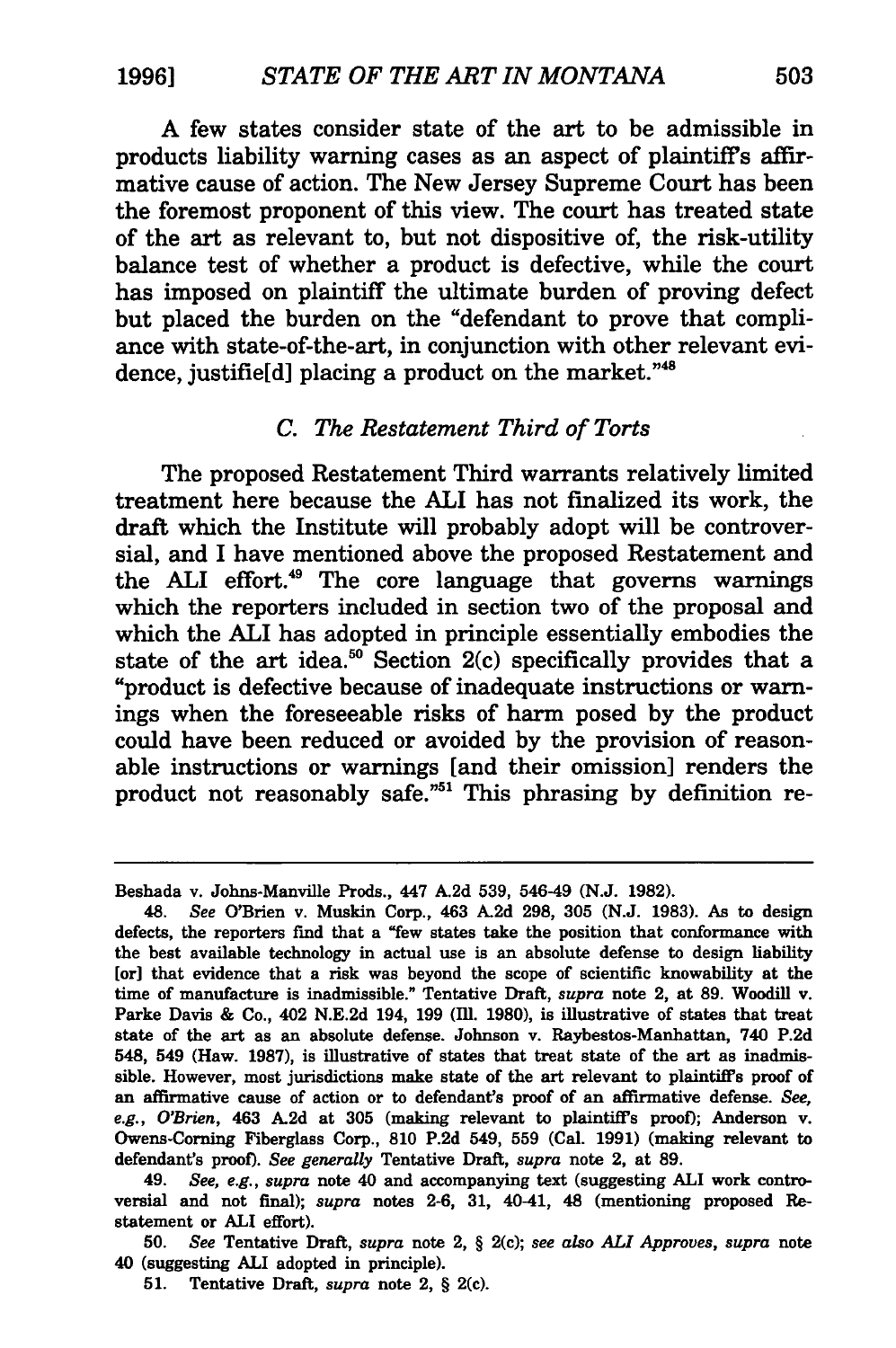lieves manufacturers of liability for failing to warn of unforeseeable risks.

There are several reasons why the proposed Restatement Third's treatment of state of the art is controversial. First, this approach favors the interests of product manufacturers over product consumers. Second, the resolution effectively institutes a negligence, rather than a strict liability, regime for products liability in the context of failure to warn of allegedly unknown risks at the time of manufacture. Third, the treatment underemphasizes important public policies, such as consumer protection and compensation, which underlie the imposition of strict liability in tort for defective products.

#### V. SUGGESTIONS FOR THE FUTURE

The Montana Supreme Court should treat state of the art evidence as inadmissible in failure to warn cases, if the court wants to resolve the state of the art issue in a manner that is most compatible with the products liability jurisprudence which it has developed to date. This approach would best implement the idea that products liability sounds in strict liability, not negligence, which the Montana Supreme Court has clearly articulated and steadfastly applied in many specific products liability cases since first recognizing strict liability in *Brandenburger.* <sup>52</sup> The resolution would also effectuate the public policy rationales including, for example, consumer protection and compensation, that support strict liability and that the court has consistently honored and enforced in numerous cases over the last twentythree years.53 Moreover, the perspective's adoption would be responsive to related and additional public policies-such as encouraging increased manufacturer safety research, risk spreading, avoiding accidents, and minimizing the potential for confusion in the fact-finding process-on which a number of jurisdictions have relied when holding state of the art inadmissible. 54

Should the Montana Supreme Court believe that making state of the art evidence inadmissible imposes too strict liability or reject this view on other grounds, the court might want to

<sup>52.</sup> *See supra* notes 11-14, 29-32 and accompanying text.

<sup>53.</sup> *See supra* notes 11-14, 33 and accompanying text.

<sup>54.</sup> Beshada v. Johns-Manville Prods., 447 A.2d 539, 547-49 (N.J. 1982), affords the most thorough rendition of these public policies; *see also In re* Hawaii Federal Asbestos Cases, 699 F. Supp. 233, 235-38 (D. Haw. 1988), *affd sub nom. In re* Hawaii Federal Asbestos Cases v. Raymark Ind., 960 F.2d 806 (9th Cir. 1992).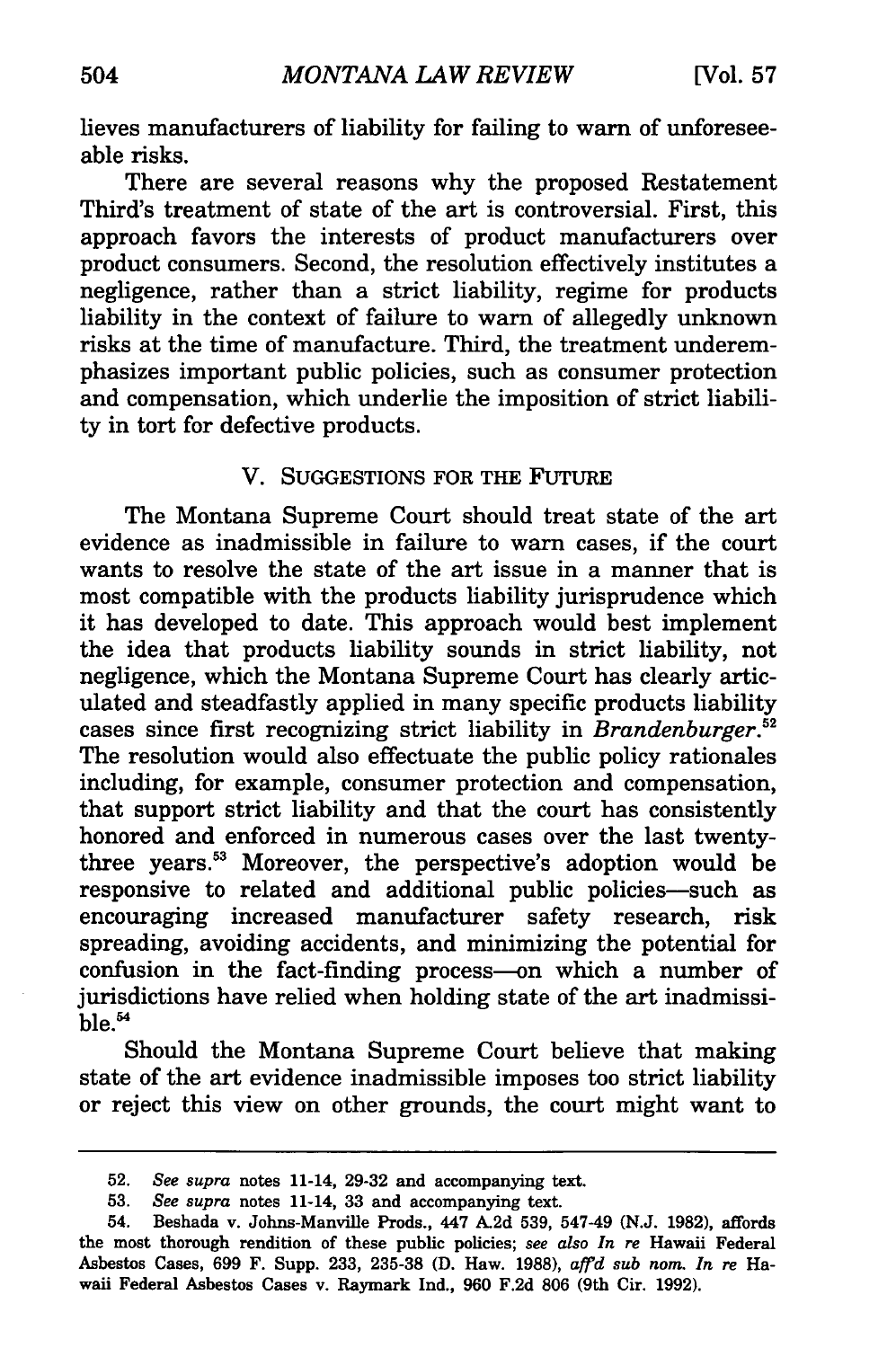address state of the art by harmonizing its prior products liability jurisprudence with additional states' treatment of the concept. The court could do so by rejecting state of the art as a defense and by considering state of the art as part of the plaintiff's affirmative case while making state of the art relevant to, but not dispositive of, the risk-utility balancing test in ascertaining whether the defendant placed a defective product in the stream of trade.55 The Montana Supreme Court should impose on the plaintiff the ultimate burden of proving that a product is defective. However, the court ought to place on the defendant the burden of proving that compliance with state of the art, together with other relevant evidence, such as the product's utility, justified marketing the product. State of the art should be defined as the scientific or technological knowledge which was reasonably available at the time of manufacture. Because the resolution recommended is rather general, I attempt to afford more specific guidance by consulting helpful, applicable case law, namely the Montana Supreme Court's decision in *Rix* and the New Jersey Supreme Court's opinion in *O'Brien.56* 

The *Rix* court—when prescribing a risk-utility analysis in a vehicular alternative design case, a factual situation that sharply contrasts with the inadequate warnings regarding the risks of 2,4-D which are at issue in *Sternhagen-suggested* that trial judges instruct juries to "weigh various factors according to the facts of each case and their own judgment."<sup>57</sup> The court then provided elements which trial judges ought to consider for "instructional purposes in an alternative design products liability case," while it recognized that all of the factors might not apply in every circumstance, that others should be considered when appropriate and that trial courts ought to augment the factors afforded based upon the proof submitted during trials.<sup>58</sup>

<sup>55.</sup> I rely substantially in the remainder of this paragraph on Rix v. General Motors Corp., 222 Mont. 318, 327-28, 723 P.2d 195, 200-202 (1986), and on O'Brien v. Muskin Corp., 463 A.2d 298, 304-06 (N.J. 1983).

<sup>56.</sup> *See Rix,* 222 Mont. at 318, 723 P.2d at 195; *O'Brien,* 463 A.2d at 298. It bears emphasizing that the *Rix* court only purported to address the narrow issue of alternative design in a vehicular design defect case and that *O'Brien* principally involved a design defect in an above-ground swimming pool. Moreover, few states subscribe to the *O'Brien* position, while the New Jersey jurisprudence is complex and unclear. *Compare Beshada v. Johns-Manville Prods.,* 447 A.2d 539 (N.J. 1982) *with*  Feldman v. Lederle Labs., 479 A.2d 374 (N.J. 1984); *see also* N.J. STAT. ANN. 2A:58C-3 to C-4 (West 1987). Nevertheless, it is possible to extrapolate from the helpful guidance in *Rix* and *O'Brien* to the state of the art question in the warning context. *See also supra* notes 15-26, 48 and accompanying text.

<sup>57.</sup> *Rix,* 222 Mont. at 328, 723 P.2d at 201.

<sup>58.</sup> *Id.* at 328, 723 P.2d at 201-02; *see also supra* note 22 and accompanying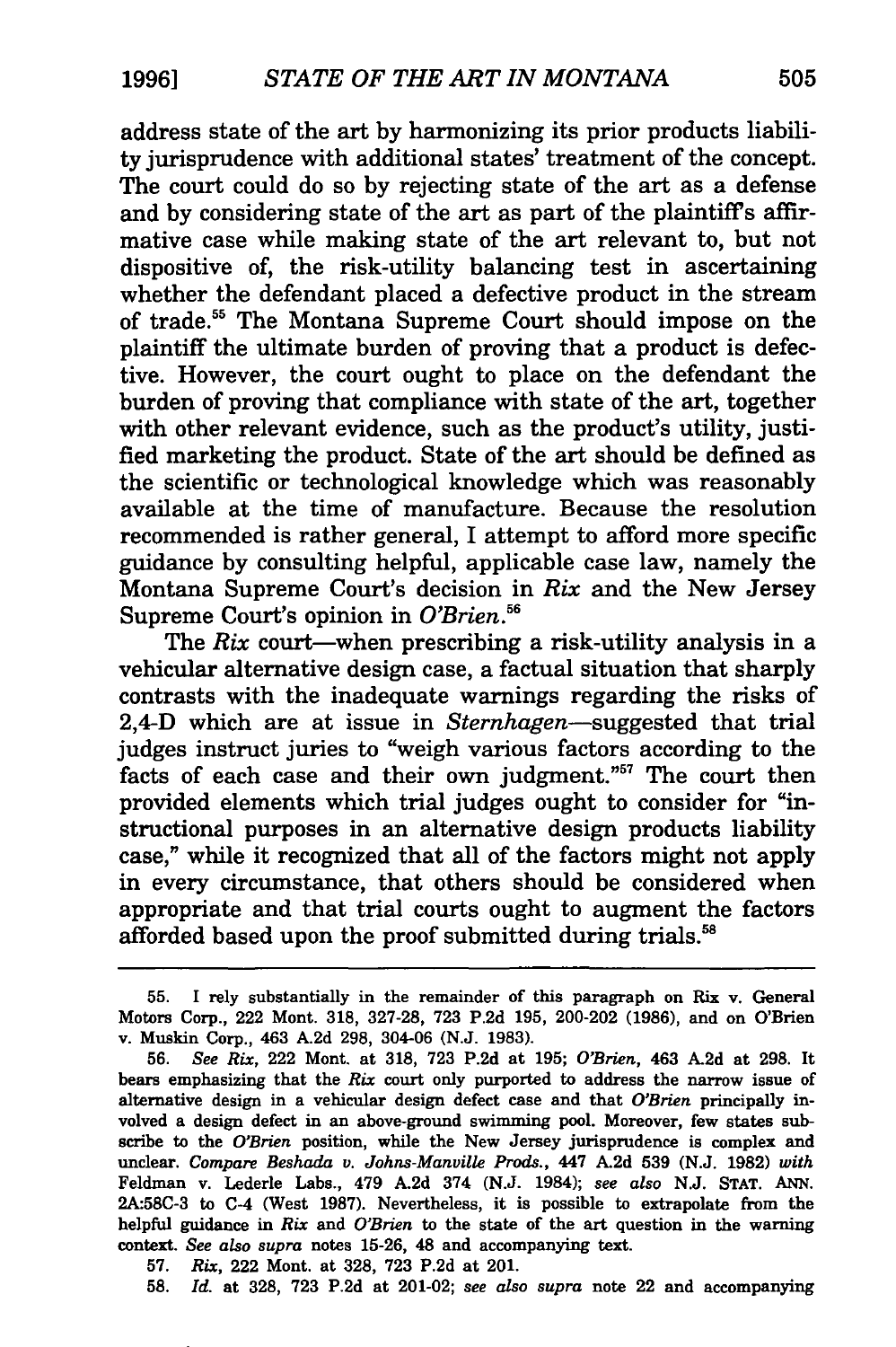The *O'Brien* court—when prescribing a risk-utility analysis in a case principally implicating design defects in an aboveground swimming pool, a factual scenario that also markedly differs from *Sternhagen-enumerated* seven elements which it characterized as "some factors relevant in risk-utility analysis."<sup>59</sup> The New Jersey Supreme Court then examined the applicability of state of the art in the context of risk-utility balancing. It observed that "state-of-the-art relates to both components of the risk-utility equation."<sup>60</sup>

The court stated that the "risk side of the equation may involve, among other factors, risks that the manufacturer knew or should have known would be posed by the product as well as the adequacy of any warnings."61 The New Jersey Supreme Court found that the equation's "utility side generally will include an appraisal of the need for the product and available design alternatives. " 62 Assessment of a product's utility also implicates the relative need for it; "some products are essentials, while others are luxuries."<sup>63</sup> The court explained that a product which fulfills a crucial need and is susceptible to only one design should be treated differently than a luxury item.<sup>64</sup>

text (examining five factors Rix afforded).

59. O'Brien, 463 A.2d at 304. The seven elements were:

( 1) The usefulness and desirability of the product-its utility to the user and to the public as a whole.

(2) The safety aspects of the product—the likelihood that it will cause injury, and the probable seriousness of the injury.

(3) The availability of a substitute product which would meet the same need and not be as unsafe.

( 4) The manufacturer's ability to eliminate the unsafe character of the product without impairing its usefulness or making it too expensive to maintain its utility.

(5) The user's ability to avoid danger by the exercise of care in the use of the product.

(6) The user's anticipated awareness of the dangers inherent in the product and their avoidability, because of general public knowledge of the obvious condition of the product, or of the existence of suitable warnings or instructions.

(7) The feasibility, on the part of the manufacturer, of spreading the loss by setting the price of the product or carrying liability insurance.

*Id.* at 304-05; *see also supra* notes 20-23 (affording additional analysis of factors, especially those that Dean Wade developed and courts apply).

60. O'Brien, 463 A.2d at 305.

61. *Id.* 

62. The court stated that the "assessment of the utility of a design involves the consideration of available alternatives. If no alternatives are available, recourse to a unique design is more defensible. The existence of a safer and equally efficacious design, however, diminishes the justification for using a challenged design." *Id.* 

63. *Id.* at 306.

64. *Id.* The court stated: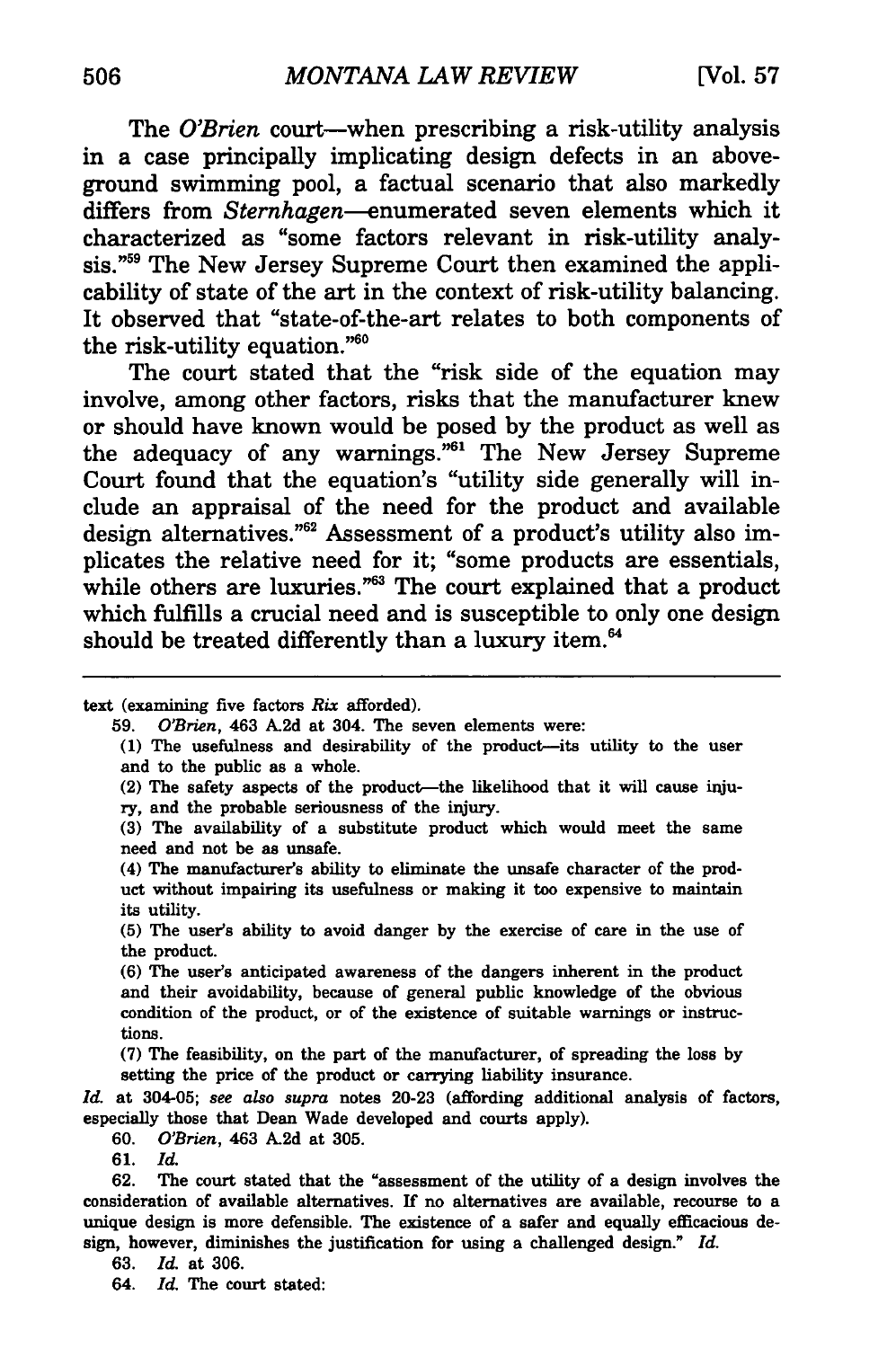The New Jersey Supreme Court then afforded illustrative guidance "in a design-defect case [involving] above-ground swimming pools"65 which resembled somewhat the *Rix* court's guidance "for instructional purposes in an alternative design products liability case. " 66 The *O'Brien* court stated that a plaintiff seeking to make out a *prima facie* case should "adduce sufficient evidence on the risk-utility factors to establish a defect."<sup>67</sup> As to the product at issue, for instance, the court suggested that plaintiff might attempt to show that:

pools are marketed primarily for recreational, not therapeutic purposes; that because of their design, including their configuration, inadequate warnings, and the use of vinyl liners, injury is likely; that, without impairing the usefulness of the pool or pricing it out of the market, warnings against diving could be made more prominent and a liner less dangerous.<sup>68</sup>

The New Jersey Supreme Court added that plaintiff may not have to "introduce evidence on all of those alternatives" and might want to offer proof regarding other considerations which are relevant to risk-utility balancing.<sup>69</sup>

Because *Rix* and *O'Brien* afford comparatively general guidance relating more specifically to risk-utility balancing in factual contexts which differ substantially from that in *Sternhagen,* I shall attempt to extrapolate from those two cases and the design defect scenarios which they presented to inadequate warnings. State of the art should not afford a defense but ought to be considered part of plaintiff's affirmative cause of action. The plaintiff should assume the ultimate burden of proving that a product is defective because it lacked adequate warnings in light of the relevant risk-utility factors. The defendant ought to have the

68. *Id.* 

Still other products, including some for which no alternative exists, are so dangerous and of such little use that under the risk-utility analysis, a manufacturer would bear the cost of liability of harm to others. That cost might dissuade a manufacturer from placing the product on the market, even if the product has been made as safely as possible.

*O'Brien,* 463 A2d at 306.

<sup>65.</sup> *See* id.

<sup>66.</sup> Rix v. General Motors Corp., 222 Mont. 318, 328, 723 P.2d 195, 201 (1986); see also supra notes 15-28, 56-57 and accompanying text (evaluating *Rix's* guidance). It bears reiterating that the defects alleged and the products involved in *Rix* and *O'Brien* differ significantly from those in *Stenberg.* 

<sup>67.</sup> *O'Brien,* 463 A2d at 306.

<sup>69.</sup> *Id.* The court also provided guidance regarding resolution of motions to dismiss. *See* id.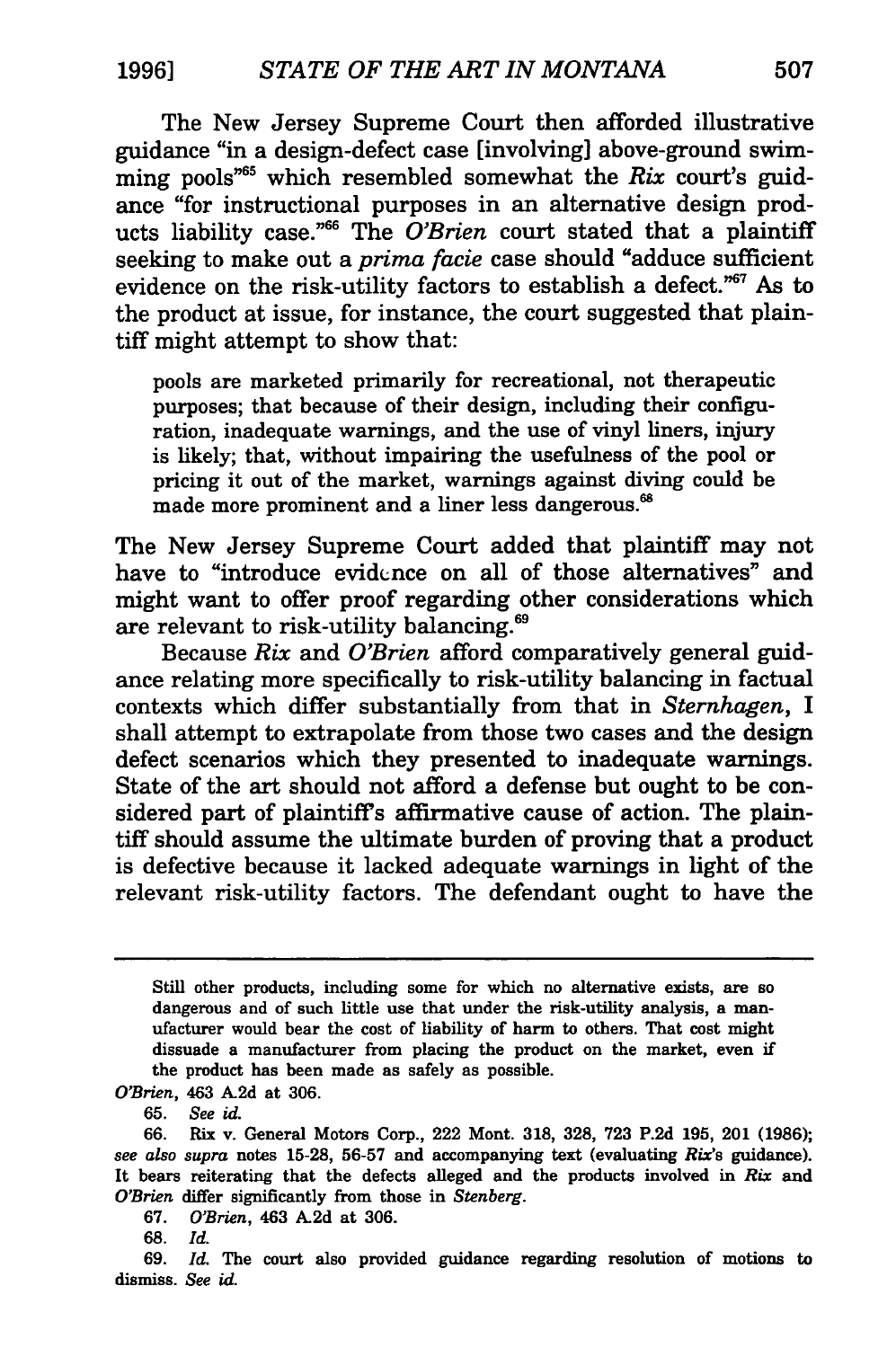burden of proving that compliance with state of the art, in conjunction with additional applicable evidence relating to risk and utility, supported the product's marketing.

The plaintiff might make numerous more specific showings to satisfy the risk-utility factors. For example, plaintiff could adduce evidence regarding the "user's ability to avoid danger by the exercise of care in the use of the product [as well as] the user's anticipated awareness of the dangers inherent in the product and their avoidability, because of general public knowledge of the obvious condition of the product, or of the existence of suitable warnings or instructions."<sup>70</sup> The plaintiff might also attempt to show that the manufacturer could have inexpensively afforded warnings that would not have impugned the product's integrity.<sup>71</sup>

The defendant may offer a number of more particular showings in light of the risk-utility factors. The defendant could introduce evidence that lack of reasonably available scientific or technological knowledge respecting the harmful properties of 2,4-D at the time of manufacture complicated the defendant's efforts to provide specific warnings.<sup>72</sup> The defendant might claim that this lack of knowledge similarly prevented it from appreciating that the product could cause injury or the seriousness of that harm, much less institute precautions to minimize relevant risks.<sup>73</sup>

Both the plaintiff and the defendant may wish to make several more specific showings relating to the risk-utility factors. For instance, each party would want to adduce evidence regarding the "usefulness and desirability of the product-its utility to the user and to the public as a whole."<sup>74</sup> This idea directly implicates the concomitant notion of the "availability of a substitute product which would meet the same need and not be as unsafe. $75$  In the final analysis, the jury may be weighing the ben-

72. This implicates the factors listed in note 71, *supra.* 

73. These implicate the second factor in *O'Brien,* 463 A.2d at 304; *see also supra* note 59, and subfactors (a) and (b) of the third factor in *Rix,* 222 Mont. at 318, 723 P.2d at 201; *see also supra* text accompanying note 22.

74. This is the first factor in *O'Brien,* 463 A.2d at 304; *see also supra* note 59. In other words, how important was 2,4-D to the individuals involved, to agriculture and to society?

75. This is the third factor in *O'Brien,* 463 A.2d at 204; *see also supra* note 59,

<sup>70.</sup> These are the fifth and sixth factors in *O'Brien,* 463 A.2d at 304; *see also supra* note 59.

<sup>71.</sup> These implicate the fourth factor in *O'Brien,* 463 A.2d at 304; *see also supra* note 59, and subfactors (c) and (d) of the third factor in *Rix,* 222 Mont. at 328, 723 P.2d at 201-02; *see also supra* text accompanying note 22. Plaintiff may also want to show that additional testing or inquiry by the manufacturer might have cured or ameliorated the lack of knowledge of a product's dangerous propensities.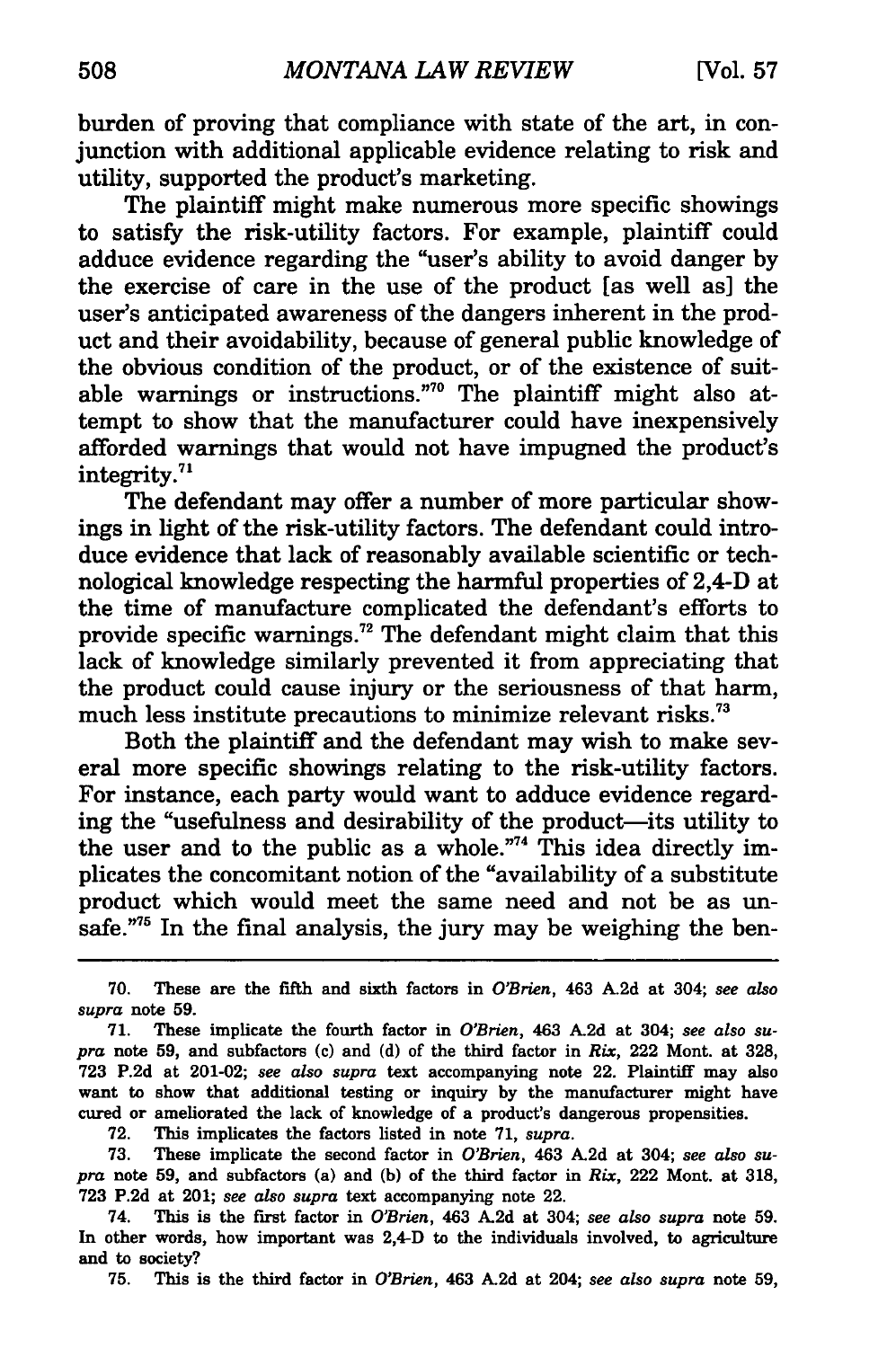efits of 2,4-D's application against the risk of harm to which the product's use exposed plaintiff and the injury that plaintiff ultimately suffered.

It is difficult to afford much more specific guidance, particularly regarding the product and the defect at issue in *Sternhagen;* however, a few ideas can be offered. The judge should charge the jury to apply the risk and utility factors to the evidence which the plaintiff and the defendant presented and to decide whether plaintiff proved that the product was defective because it lacked adequate warnings. The jury would resolve the issue of defectiveness by consulting the proof adduced as to the risk and utility factors examined above and other considerations which might be applicable in ascertaining whether risk outweighed utility. Defendant's evidence regarding state of the art may be important to the jury's deliberations. However, state of the art would not be an affirmative defense but would only be relevant to the jury's efforts to strike the risk-utility balance in ascertaining whether the product was defective due to inadequate warnings.

Several ideas support the treatment of state of the art which I propose immediately above. First, the approach suggested essentially honors the jurisprudence of products liability law that the Montana Supreme Court has carefully developed over the last twenty-three years. Second, this resolution would allow for the implementation of products liability's underlying public policy rationales, particularly those relating to the compensation of consumers for injuries inflicted by defective products and to manufacturers' superior ability to absorb these costs.

Third, the treatment recommended is fair, especially because it accommodates the interests of plaintiffs whom defective products have allegedly injured and manufacturers of these products. For example, the approach is a compromise between the "stricter liability" view, making state of the art inadmissible, which some courts and writers characterize as absolute liability,<sup>76</sup> and the "lenient" perspective, making state of the art admissible and effectively a complete defense, which certain courts and commentators describe as negligence.<sup>77</sup>

The resolution proposed is equitable, therefore, because it

and subfactors (b)-(e) of the third factor in *Rix,* 222 Mont. at 318, 713 P.2d at 201- 02; *see also supra* text accompanying note 22. In other words, were there safer, equally effective alternatives to 2,4-D?

<sup>76.</sup> *See supra* notes 43, 45-47 and accompanying text.

<sup>77.</sup> *See supra* notes 41-44 and accompanying text.